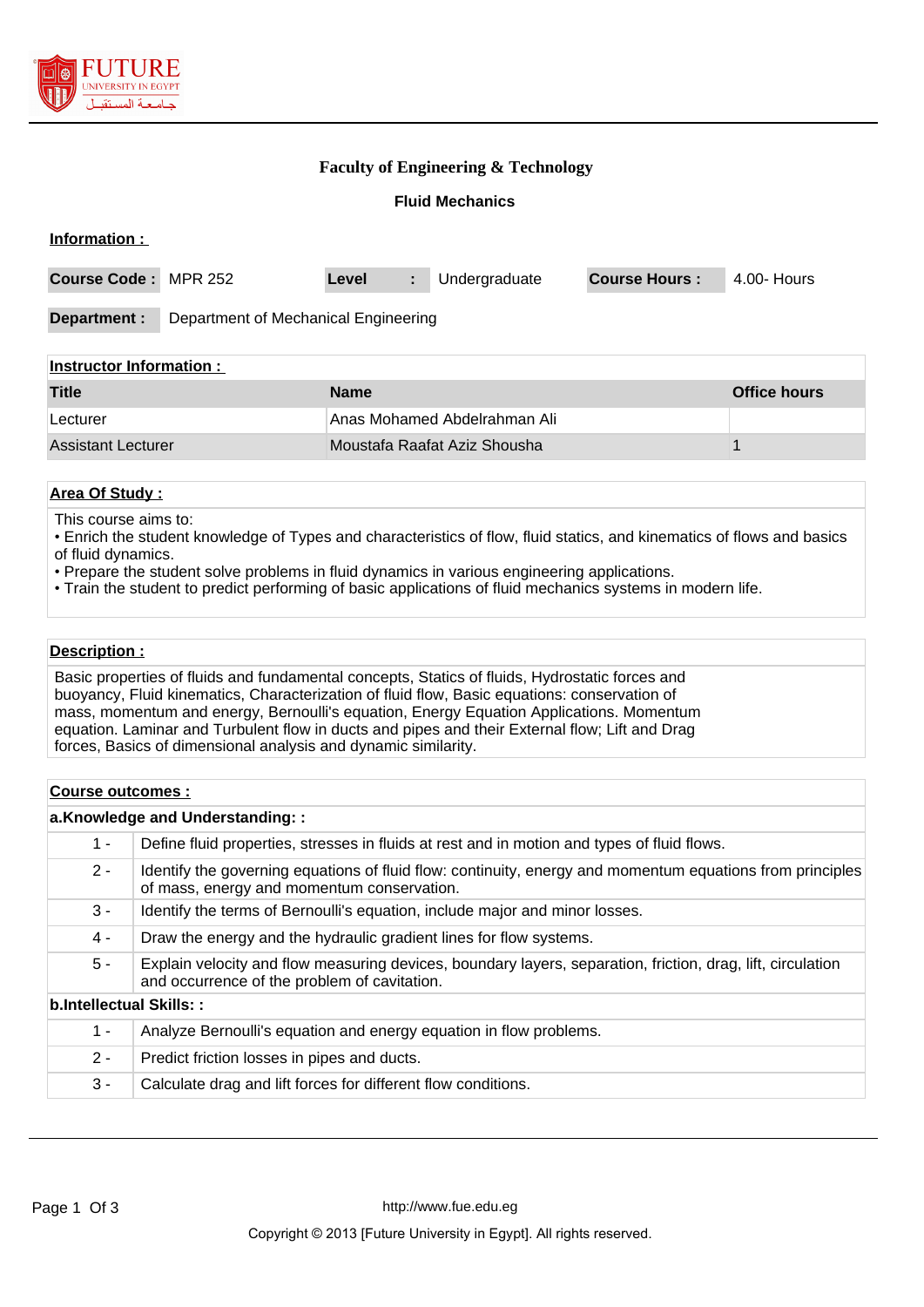

## **c.Professional and Practical Skills: :**

| $1 -$                                | Use appropriate fluid measurement with lab equipment.                                 |  |  |
|--------------------------------------|---------------------------------------------------------------------------------------|--|--|
| $2 -$                                | Perform experiments in the lab within proper technical, safety and ethical framework. |  |  |
| d. General and Transferable Skills:: |                                                                                       |  |  |
| 1 -                                  | Write reports in accordance with the standard scientific guidelines                   |  |  |
| $2 -$                                | Present reports, discuss results and defend his/her ideas.                            |  |  |
| $3 -$                                | Work coherently and successfully as a part of a team in assignments.                  |  |  |

# **Course Topic And Contents :**

|    |    | <b>Tutorial / Practical</b> |
|----|----|-----------------------------|
| 6  | 3  | 3                           |
| 6  | 3  | 3                           |
|    |    |                             |
| 9  | 6  | 3                           |
| 9  | 3  | 6                           |
| 24 | 12 | 12                          |
| 6  | 3  | 3                           |
| 9  | 6  | 3                           |
| 9  | 3  | 6                           |
|    |    | No. of hours Lecture        |